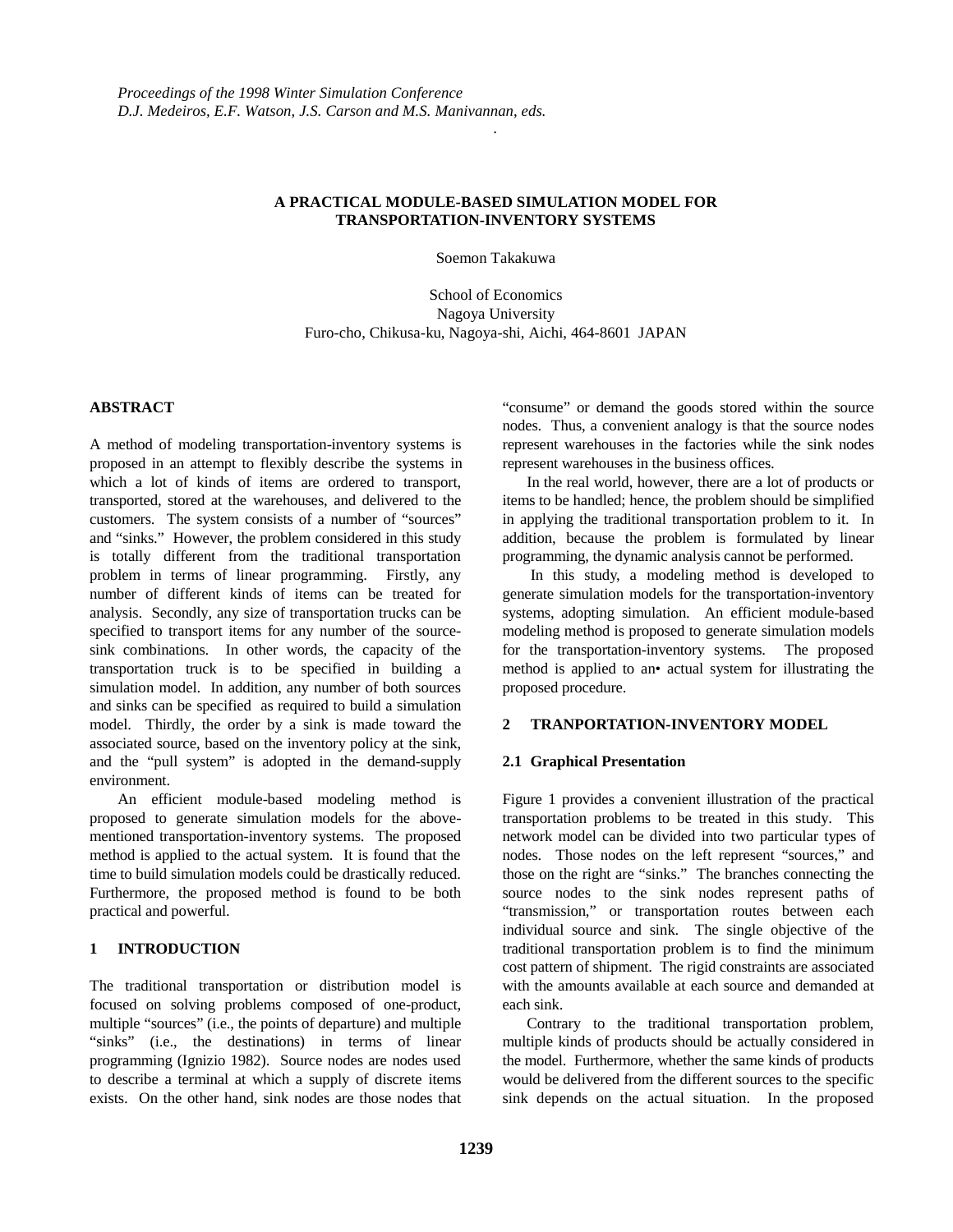#### *Takakuwa*

method, the various types of systems comprising any number of kinds of products, sources, and sinks can be modeled, and simulation performed.



Figure 1: Scheme of Practical Transportation and Inventory Model

#### **2.2 The Units of Transportation**

In the traditional transportation problem, the main issue is the cost pattern of shipment, and the form or the unit of transportation is not taken into consideration. In the actual transportation, however, the form or the unit of transportation is one of the most important issues to be considered, because the number of products to be transported at a time depends on both the capacity and the unit of transportation.

The units of transportation at four stages are illustrated in Figure 2. The four stages are on a piece of product, on a

corrugated cardboard box, on a pallet, and on a truck. A certain number of pieces of the product are packed in one corrugated cardboard box. The number of pieces for each product is predetermined, considering the size of both the product and the corresponding corrugated cardboard box. Then, a certain number of corrugated cardboard boxes are put on one pallet, which might be handled by a forklift truck. Finally, a specified number of pallets, on which the corrugated cardboard boxes are being put, are loaded on one truck, and transported to the destination. Therefore, it is necessary that the number of products for one corrugated cardboard box, the number of cardboard boxes for one pallet, and the number of pallets for one truck respectively should be determined for each product to be transported in constructing the associated simulation model. In addition, the capacity in terms of the number of pallets to be loaded on the truck should be decided for each combination of the source and the sink.

#### **2.3 The Inventory-Bank-Replenishment System**

As described in the previous section, the truck is used as a means of transporting products from the source to the sink. Now let assume that a truck can transport products only when the prescribed number of pallets are loaded on the truck, that is, the bed of the truck is full. Hence, in case that there is an available space on the bed of a truck, the truck cannot begin to move toward the designated sink. Some different kinds of products may be loaded on one truck, but the same kind of product should be put on one pallet.



(c) A pallet (d) A truck

Figure 2: Units of Transportation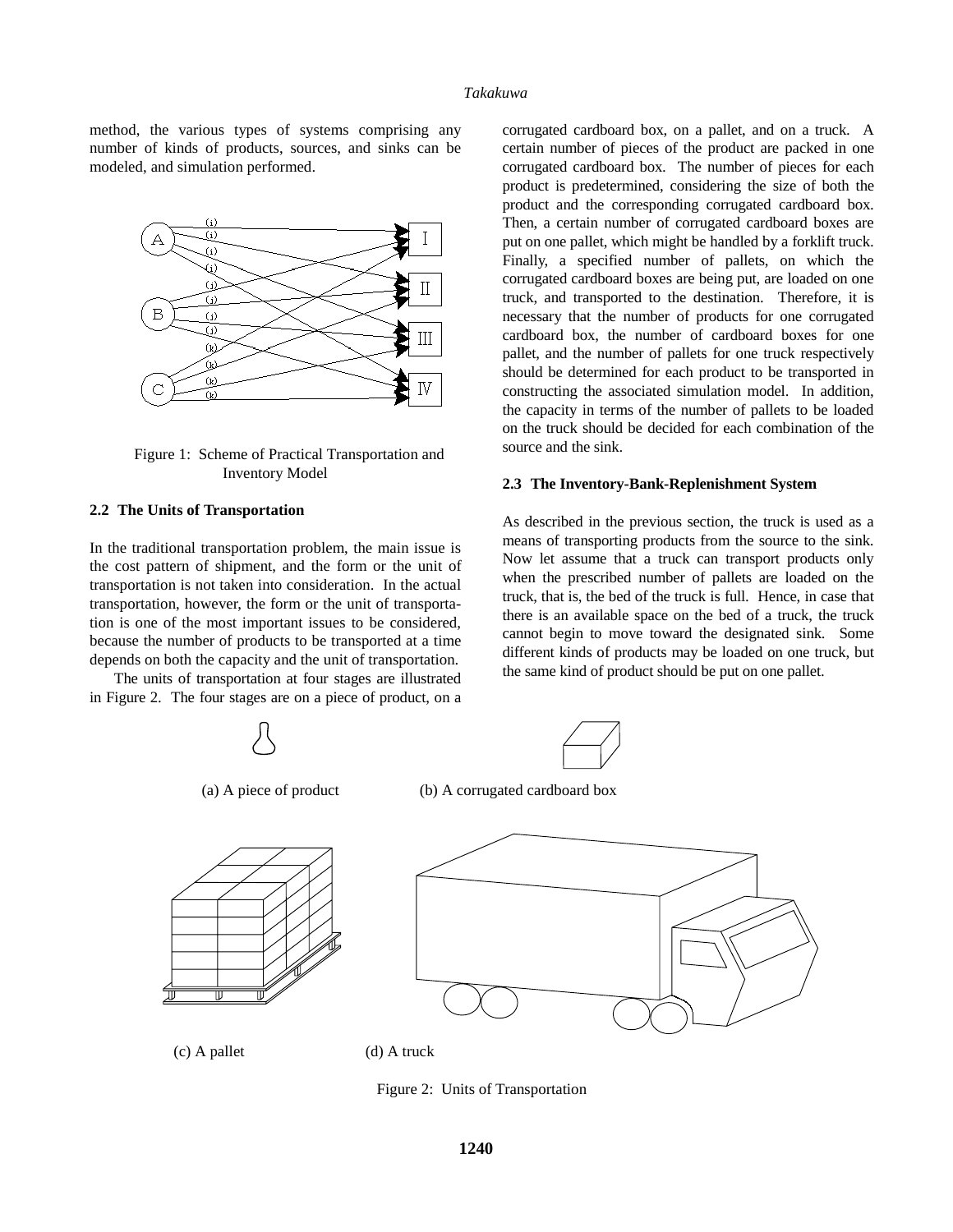Every *t* units of time a decision with respect to a replenishment is made (Naddor 1966). The amount to be replenished at time *i* raises the available inventories *A(i)* to a bank *B(i)*. No returns are allowed. Thus the basic quantity *C(i)* ordered for replenishment of inventory may be formally given by

$$
C(i) = \max[B(i) - A(i), 0] \tag{1}
$$

Then, the cumulative number of pallets is compared with the capacity of the truck. The actual replenishment is not performed toward the associated source until the cumulative number of pallets become equal to the capacity (in pallets) of a truck.

It is assumed that the variable *t* is prescribed and is not subject to control. Furthermore, for ease of description, *t* will be assumed to be one day.

Analysis will thus be concerned only with the bank *B(i)* which is subject to control by a decision maker. The bank may be viewed as composed of several days of average demand,

$$
BANK(i)=N \times DAVE(i)
$$
\n(2)

where *N* is the number of days in the bank and *DAVE(i)* is the average demand as of day *i.*

Several methods may be used to determine the average demand *DAVE(i)*. In this study only one such method is studied: the average demand at time *i* is determined by finding the mean demand over a period of *M* days immediately preceding time *i*:

$$
DAVE \quad (i) = (1/M) \sum_{j=i-M+1}^{i} D(j) \tag{3}
$$

The parameters *N* and *M* thus completely specify how decisions may be reached in the inventory system. Table 1 illustrates the system when the demand is normally distributed with a mean of 98.7 (boxes) and a standard deviation of 9.9 (boxes), leadtime is one (1) day, *M* is 30, and *N* is 6. In the Table 1 the notation is used as follows:

- *i* : day number,
- *QB(i)* : the inventory on hand at the beginning of day *i,*
- *D(i)* : the demand during day *i*,
- *QE(i)* : the inventory on hand at end of day *i*,
- $DAVE(i)$ : the average demand as of end of day *i*, based on equation (3),
- *BANK(i)* : the bank as of end of day *i*, based on equation (2),
- *AVAIL(i)* : the available inventory as of end of day *i* before ordering a replenishment (i.e., the amounts on hand and on order),
- $C(i)$ : the quantity given by equation (1),
- $REP(i)$ : the replenishment quantity ordered at the end of day *i*, based on equation (1),
- $REPADD(i)$ : the replenishment added to inventory at end of day *i*, available at beginning of day  $i+1$ .

Let *L* designate leadtime in days. Then, the equations can be obtained:

$$
QE(i)=QB(i)-D(i)
$$
\n<sup>(4)</sup>

$$
AVAIL (i) = QE (i) + \sum_{j=i-L}^{i-1} REP (j) \quad (L > 0)
$$
 (5)

$$
REPAD(i)=REP(i-L)
$$
 (6)

$$
QB(i+1)=QE(i)+REPAD(i)
$$
\n(7)

The use of decision rules based on equations (1), (2), and (3) in inventory systems involving many items stems from practical considerations. The decision rule of equation (3) is also claimed to have another desirable feature. Presumably it can detect trends in demand, particularly if the parameter *M* is relatively small. On the other hand, however, a large random change in demand may unduly influence the average demand *DAVE*(*i*), and this may lead to excessive inventories or to excessive shortages.

### **3 SIMULATION MODEL FOR TRANSPORTA-TION-INVENTORY SYSTEMS**

### **3.1 Efficient Modeling System for Transportation-Inventory System**

In the proposed procedure, there are two steps to perform simulation experiments. The first step is to generate simulation programs, by selecting and allocating the required modules of the Arena template for describing a particular transportation-inventory system. There are three modules for the particular type of the transportationinventory system, as shown in Table 2. In this study, the simulation is performed by SIMAN/Arena (Pegden et al. 1994, Kelton et al. 1998); however, the basic idea of this procedure can be applied to other simulation languages. Similarly, this approach has been applied for the flexible modeling system on AS/RS-AGV systems and on a flexible manufacturing system, as described in the previous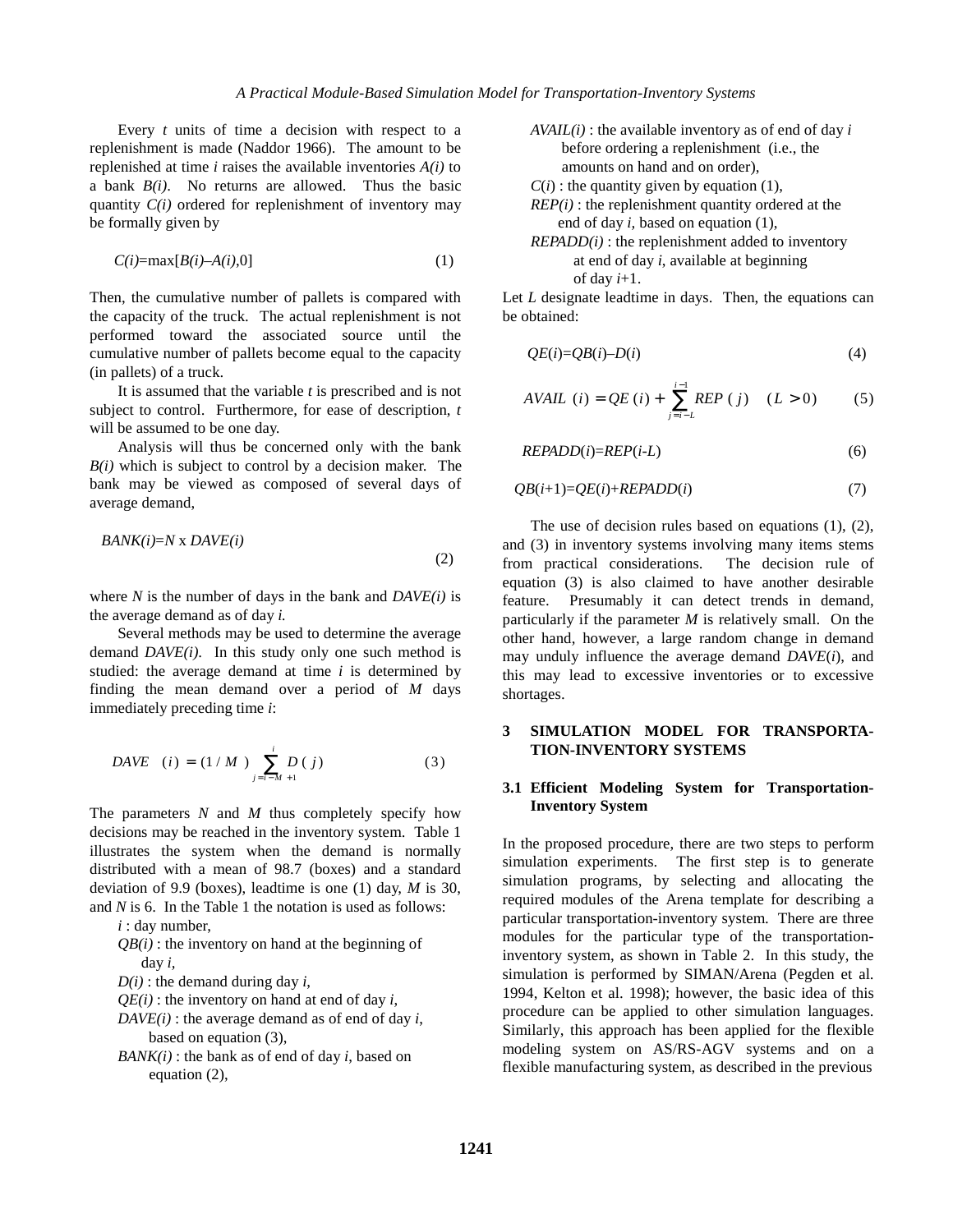# *Takakuwa*

# Table 1: Inventory Bank-Replenishment System

|    | $O$ $B$ $(i)$ | D(j) | O E (i) | D A V E (i) | B A N K (i) | A V A IL (i) | C(i) | R E P (i) | R E P A D D (i) |
|----|---------------|------|---------|-------------|-------------|--------------|------|-----------|-----------------|
| 31 | 588           | 92   | 496     | 97.8        | 586         | 496          | 90   | 80        | $\Omega$        |
| 32 | 496           | 82   | 414     | 97.267      | 583         | 494          | 89   | 80        | 80              |
| 33 | 494           | 99   | 395     | 97.3        | 583         | 475          | 108  | 96        | 80              |
| 34 | 475           | 84   | 391     | 96.833      | 581         | 487          | 94   | 80        | 96              |
| 35 | 487           | 108  | 379     | 97.167      | 583         | 459          | 124  | 112       | 80              |
| 36 | 459           | 97   | 362     | 97.133      | 582         | 474          | 108  | 96        | 112             |
| 37 | 474           | 102  | 372     | 97.267      | 583         | 468          | 115  | 112       | 96              |
| 38 | 468           | 96   | 372     | 97.2        | 583         | 484          | 99   | 96        | 112             |
| 39 | 484           | 109  | 375     | 97.567      | 585         | 471          | 114  | 112       | 96              |
| 40 | 471           | 84   | 387     | 97.1        | 582         | 499          | 83   | 80        | 112             |
| 41 | 499           | 89   | 410     | 96.8        | 580         | 490          | 90   | 80        | 80              |
| 42 | 490           | 96   | 394     | 96.733      | 580         | 474          | 106  | 96        | 80              |
| 43 | 474           | 105  | 369     | 96.967      | 581         | 465          | 116  | 112       | 96              |
| 44 | 465           | 97   | 368     | 96.933      | 581         | 480          | 101  | 96        | 112             |
| 45 | 480           | 86   | 394     | 96.533      | 579         | 490          | 89   | 80        | 96              |
| 46 | 490           | 97   | 393     | 96.5        | 579         | 473          | 106  | 96        | 80              |
| 47 | 473           | 89   | 384     | 96.2        | 577         | 480          | 97   | 96        | 96              |
| 48 | 480           | 108  | 372     | 96.533      | 579         | 468          | 111  | 96        | 96              |
| 49 | 468           | 104  | 364     | 96.733      | 580         | 460          | 120  | 112       | 96              |
| 50 | 460           | 95   | 365     | 96.633      | 579         | 477          | 102  | 96        | 112             |
| 51 | 477           | 90   | 387     | 96.367      | 578         | 483          | 95   | 80        | 96              |
| 52 | 483           | 103  | 380     | 96.533      | 579         | 460          | 119  | 112       | 80              |
| 53 | 460           | 97   | 363     | 96.5        | 579         | 475          | 104  | 96        | 112             |
| 54 | 475           | 104  | 371     | 96.7        | 580         | 467          | 113  | 112       | 96              |
| 55 | 467           | 99   | 368     | 96.733      | 580         | 480          | 100  | 96        | 112             |
| 56 | 480           | 97   | 383     | 96.7        | 580         | 479          | 101  | 96        | 96              |
| 57 | 479           | 105  | 374     | 96.933      | 581         | 470          | 111  | 96        | 96              |
| 58 | 470           | 92   | 378     | 96.733      | 580         | 474          | 106  | 96        | 96              |
| 59 | 474           | 97   | 377     | 96.7        | 580         | 473          | 107  | 96        | 96              |
| 60 | 473           | 103  | 370     | 96.867      | 581         | 466          | 115  | 112       | 96              |
| 61 | 466           | 86   | 380     | 96.667      | 580         | 492          | 88   | 80        | 112             |
| 62 | 492           | 95   | 397     | 97.1        | 582         | 477          | 105  | 96        | 80              |
|    |               |      |         |             |             |              |      |           |                 |
|    |               |      |         |             |             |              |      |           |                 |

# Table 2: Summary of Parameters in Three Modules

| Module  | No.                      | Imms                        |              | No.<br>Items      | No.            | Items                                     |                | No.<br>0n/0ff |  |
|---------|--------------------------|-----------------------------|--------------|-------------------|----------------|-------------------------------------------|----------------|---------------|--|
| General |                          | Number of kinds of products |              |                   |                |                                           |                |               |  |
|         | $\overline{2}$           | Number of sources           |              |                   |                |                                           |                |               |  |
|         | 3                        | Numberofsinks               |              |                   |                |                                           |                |               |  |
|         | Begining day number<br>4 |                             |              |                   |                |                                           |                |               |  |
|         | 5                        | Endingdaynumber             |              |                   |                |                                           |                |               |  |
|         | 6                        | Individualproducts          | $\mathbf{1}$ | Inividualproducts | $\mathbf{1}$   | Productnumber                             |                |               |  |
|         |                          |                             |              |                   | $\overline{2}$ | Number of cases perpallet                 |                |               |  |
|         |                          |                             | (Repeat)     |                   |                |                                           |                |               |  |
| Source  |                          | Source number               |              |                   |                |                                           |                |               |  |
|         | $\overline{2}$           | Number of kinds of products |              |                   |                |                                           |                |               |  |
|         | 3                        | Numberofsinks               |              |                   |                |                                           |                |               |  |
| Sik     | 1                        | Sinknumber                  |              |                   |                |                                           |                |               |  |
|         | 2                        | Number of kinds of products |              |                   |                |                                           |                |               |  |
|         | 3                        | Numberofsources             |              |                   |                |                                           |                |               |  |
|         | 4                        | Numberofsinks               |              |                   |                |                                           |                |               |  |
|         | 5                        | Idividualproducts           | $\mathbf{1}$ | Idividualproducts | $\mathbf{1}$   | Productnumber                             |                |               |  |
|         |                          |                             |              |                   | 2              | Check                                     | $\mathbf{1}$   | On            |  |
|         |                          |                             |              |                   |                |                                           | $\overline{2}$ | ЮÆ            |  |
|         |                          |                             |              |                   | 3              | Number of days in the bank                |                |               |  |
|         |                          |                             |              |                   | $\overline{4}$ | Number of days for finding average demand |                |               |  |
|         |                          |                             |              |                   | 5              | Demand during day I                       |                |               |  |
|         |                          |                             |              | (Repeat)          |                |                                           |                |               |  |
|         | 6                        | Sources                     | 1            | Sources           | 1              | Source number                             |                |               |  |
|         |                          |                             |              |                   | 2              | Number of pallets per truck               |                |               |  |
|         |                          |                             |              |                   | 3              | Leadtine indays                           |                |               |  |
|         |                          |                             |              | (Repeat)          |                |                                           |                |               |  |
|         |                          | Percentage                  | 1            | Percentage        |                | Productnumber                             |                |               |  |
|         |                          |                             |              |                   | 2              | Source number                             |                |               |  |
|         |                          |                             |              |                   | 3              | Percentage                                |                |               |  |
|         |                          |                             |              | (Repeat)          |                |                                           |                |               |  |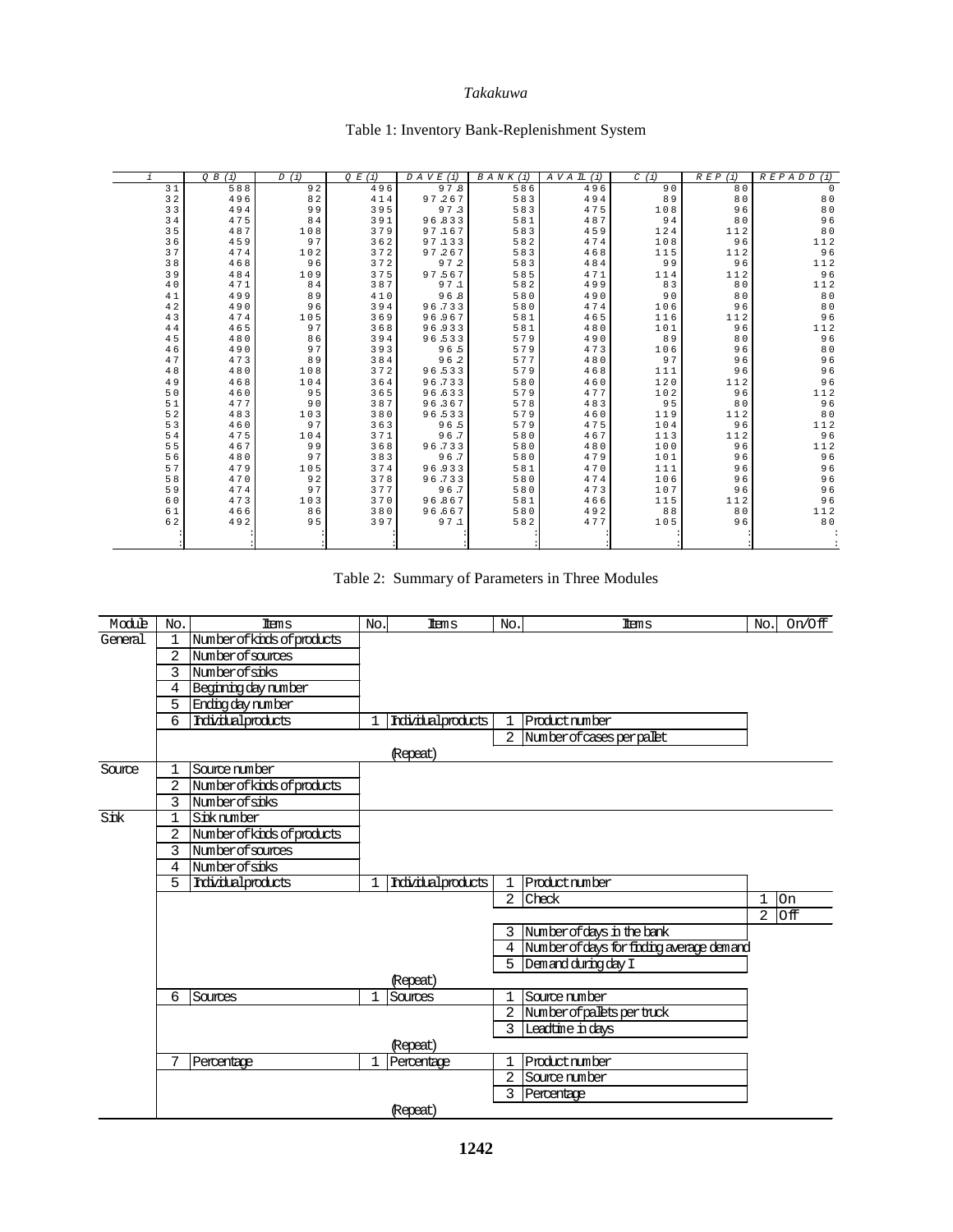papers (Takakuwa, 1996, Takakuwa 1997). The template system in this system comprises the following three modules:

(1) General. This module is designed to specify the overall characteristics of the system.

(2) Source. This module is designed to specify the parameters on each source.

(3) Sink. This module is designed to specify the parameters on each sink.

## **3.2 Building A Simulation Model**

Figure 3 shows an illustrative example of Arena template and a series of associated modules for the transportationinventory systems. In Arena, simulation models are built by placing modules in a working area of a model window, providing data for these modules, and specifying the flow of entities through modules. A module defines the underlying logic that is applied when an entity is directed to the module, as well as the associated graphical animation, to depict the module's activities during a simulation run.

After a module has been placed in the model windows, its associated data may be edited. Each item has more detailed parameters to be set interactively. By responding to the prompt for each parameter, appropriate figures may be inputted. Furthermore, all necessary "routes" should be connected between the associated pairs of sources and sinks. After all necessary modules are placed in an appropriate fashion for a particular model and the corresponding values are provided for their operands, a simulation run may be performed.

# **3.3 External Files**

The movement system is modeled using the SIMAN/Arena simulation language constructs. The external files are also used for generating requests for replenishment, collecting various performance statistics, and monitoring the status of the system. In addition to the typical simulation/ animation program, three kinds of additional files are used for keeping information on transportation and inventories in the system. The number of external files in each file group is indicated in parentheses.

(1) File Group 1: Initial conditions. (Number of products times number of sinks.)

[PURPOSE] To prepare all of the past data on the demand and inventory for each product at each sink as the initial conditions of the simulation experiment.

[CONTENTS] *i*, *QB*(*i*), *D*(*i*), *QE*(*i*), *DAVE*(*i*), *BANK*(*i*),  $AVALU(i), C(i), REP(i), REPADD(i)$ 

(2) File Group 2: Generated inventory-bank results. (Number of products times number of sinks.)

[PURPOSE] To generate iterative inventory-bankreplenishment results in performing simulation, and keep the record on the status of each product at each sink.

[CONTENTS] *i*, *QB*(*i*), *D*(*i*), *QE*(*i*), *DAVE*(*i*), *BANK*(*i*),  $AVALU(i), C(i), REP(i), REPADD(i)$ 

(3) File Group 3: Record of transported products loaded on each truck. (Number of sources.)

[PURPOSE] To record the detailed contents of products transported by each truck.

[FORMAT] *i*, Sink No., Arrival period, Product No.,…

# **4 APPLICATION**

The proposed modeling method is applied to a little simplified system based on an actual case. The number of sinks and the number of products are fewer than in the real case, but the actual figures are used for the parameters in the model. In this system, daily commodities are delivered from the warehouses of the factories to the warehouses of business offices. The system is characterized as followed:

- (1) Number of sources: 2.
- (2) Number of sinks: 4.
- (3) Number of kinds of products transported from source 1 to each sink: 10.
- (4) Number of kinds of products transported from source 2 to each sink: 8.
- (5) Leadtime in days: 1 through 4 (specified for each source-sink combination).
- (6) Capacity of the truck in pallets: 20 or 40 (specified for each source-sink combination).
- (7) Number of corrugated cardboard boxes put on one pallet: 16 through 85 (specified for each product).

An associated simulation model is already shown in Figure 3. In this case, 72 external files are required for File Group 1, and 72 external files are generated as File Group 2. One file in File Group 2 is already shown in Table 1. This table is one part of the list of the file on Product No. 2 at Sink No. 1. In addition, two external files of File Group 3 are generated to record the detailed contents of products transported from each source, as shown in Table 3. This table is one part of the list of transportation from Source No. 1.

Furthermore, the transition of the inventory on hand on Product No.2 at Sink No.1 at both the beginning and end of each day is shown in Figure 4. The cumulative amount of transportation at each source is indicated on the screen, as shown in Figure 5. These figures might be used as occasion demands. The system described in this section is rather simple. No matter how many sources, sinks and products may be required to define the system, however, the corresponding numbers of these items can be specified in a simulation model, by using the proposed module-based system.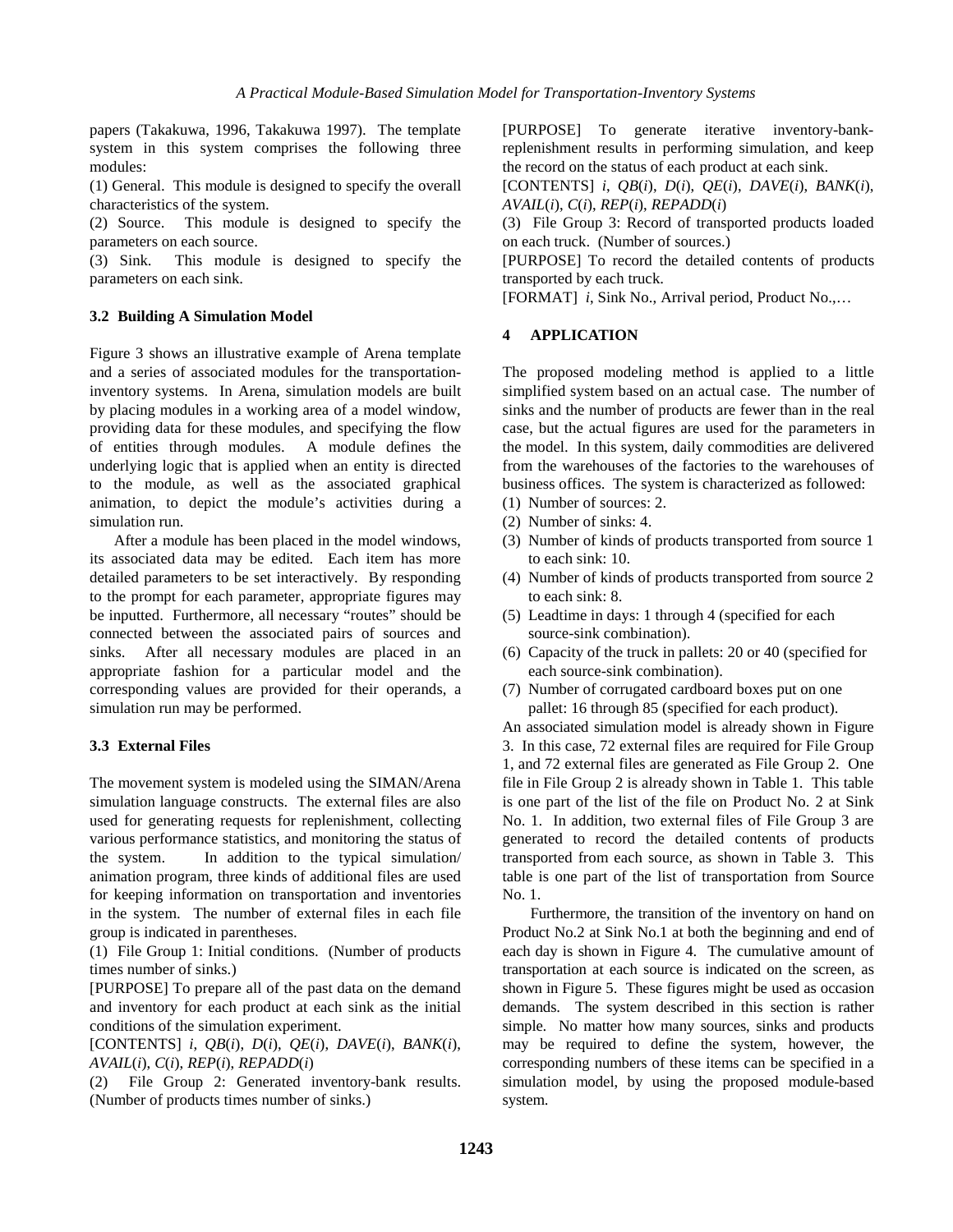*Takakuwa*



Figure 3: Illustrative Simulation Model Using Special-Purpose Modules

| $\tau$   | Sink No. | Truck No. | Arrival  |          |   |                |             |                |              |          |          | Product 1 Product 2 Product 3 Product 4 Product 5 Product 6 Product 7 Product 8 Product 9 Product 10 |
|----------|----------|-----------|----------|----------|---|----------------|-------------|----------------|--------------|----------|----------|------------------------------------------------------------------------------------------------------|
| 31       |          |           | 32       | $\Omega$ | 5 | $\overline{0}$ | 15          | $\mathbf 0$    | <sup>n</sup> | $\Omega$ | $\Omega$ | U                                                                                                    |
| 31       |          | 2         | 32       | 0        | U |                | 8           | 10             |              | 0        |          | 0                                                                                                    |
| 32       |          |           | 33       | O        | 5 |                | 15          | $\Omega$       |              | U        |          | $\Omega$                                                                                             |
| 32       |          | 2         | 33       |          |   |                | 9           | 11             |              | $\Omega$ |          |                                                                                                      |
| 32       |          |           | 34       |          |   |                | 14          | $\Omega$       |              | 0        |          |                                                                                                      |
| 32<br>33 |          | 2         | 34<br>34 | O<br>U   | 6 |                | 6<br>13     | 11<br>$\Omega$ |              | 0<br>0   |          |                                                                                                      |
| 33       |          | 2         | 34       | U        |   |                | 12          |                |              | 0        |          |                                                                                                      |
| 33       |          |           | 35       |          |   |                | 10          |                |              | 0        | $\Omega$ | 0                                                                                                    |
| 33       |          |           | 36       | $\Omega$ |   |                | 24          |                |              | 0        | $\Omega$ | U                                                                                                    |
| 34       |          |           | 35       | U        |   |                | 15          |                |              | 0        |          |                                                                                                      |
| 34       |          | 2         | 35       | U        |   |                | $10$        | 10             |              | $\Omega$ |          | U                                                                                                    |
| 34       |          | 3         | 35       | U        |   |                | $\mathbf 0$ | 9              |              | 0        | 8        | 0                                                                                                    |
| 34       |          |           | 36       | U        |   |                | 12          |                |              | 0        |          | 0                                                                                                    |
| 34       |          |           | 36       | O        |   |                | 12          |                |              | $\Omega$ |          | 0                                                                                                    |
| 35       |          |           | 36       |          |   |                | 10          |                |              | 0        |          | U                                                                                                    |
| 35       |          | 2         | 36       | U        |   |                | 16          |                |              | 0        |          |                                                                                                      |
| 35       |          | 3         | 36       |          |   |                | $\circ$     | $10$           |              | 1        |          |                                                                                                      |
| 35<br>35 |          |           | 37<br>38 | O        | 5 |                | $10$<br>17  | 6<br>14        |              | 0<br>0   | 0        |                                                                                                      |
| 36       |          |           | 37       | $\Omega$ |   |                | 14          | $\Omega$       |              | 0        | $\Omega$ |                                                                                                      |
| 36       |          | 2         | 37       | U        |   | Ωl             | 15          |                |              | 0        | $\Omega$ |                                                                                                      |
| 36       |          |           | 38       |          |   |                | 13          |                |              | 0        |          |                                                                                                      |
| 37       |          |           | 38       | $\Omega$ |   |                | 13          | 0              |              | $\Omega$ | $\Omega$ |                                                                                                      |
| 37       |          | 2         | 38       | $\Omega$ |   |                | 9           | 11             |              | 0        | $\Omega$ | U                                                                                                    |
| 37       |          | 3         | 38       | U        |   |                | $\Omega$    | 7              |              | $\Omega$ | 11       | U                                                                                                    |
| 37       |          |           | 39       |          |   |                | 11          |                |              | 0        | $\Omega$ | U                                                                                                    |
| 37       |          |           | 39       |          |   |                | 12          |                |              | 0        | $\Omega$ | U                                                                                                    |
| 37       |          | 2         | 39       |          |   |                | $\Omega$    |                |              | $\Omega$ | 10       |                                                                                                      |
| 37       |          |           | 40       | $\Omega$ |   |                | 19          |                |              | 0        |          |                                                                                                      |
| 38       |          |           | 39       | 12       |   |                | 1           |                |              | $\cap$   |          |                                                                                                      |
|          |          |           |          |          |   |                |             |                |              |          |          |                                                                                                      |
|          |          |           |          |          |   |                |             |                |              |          |          |                                                                                                      |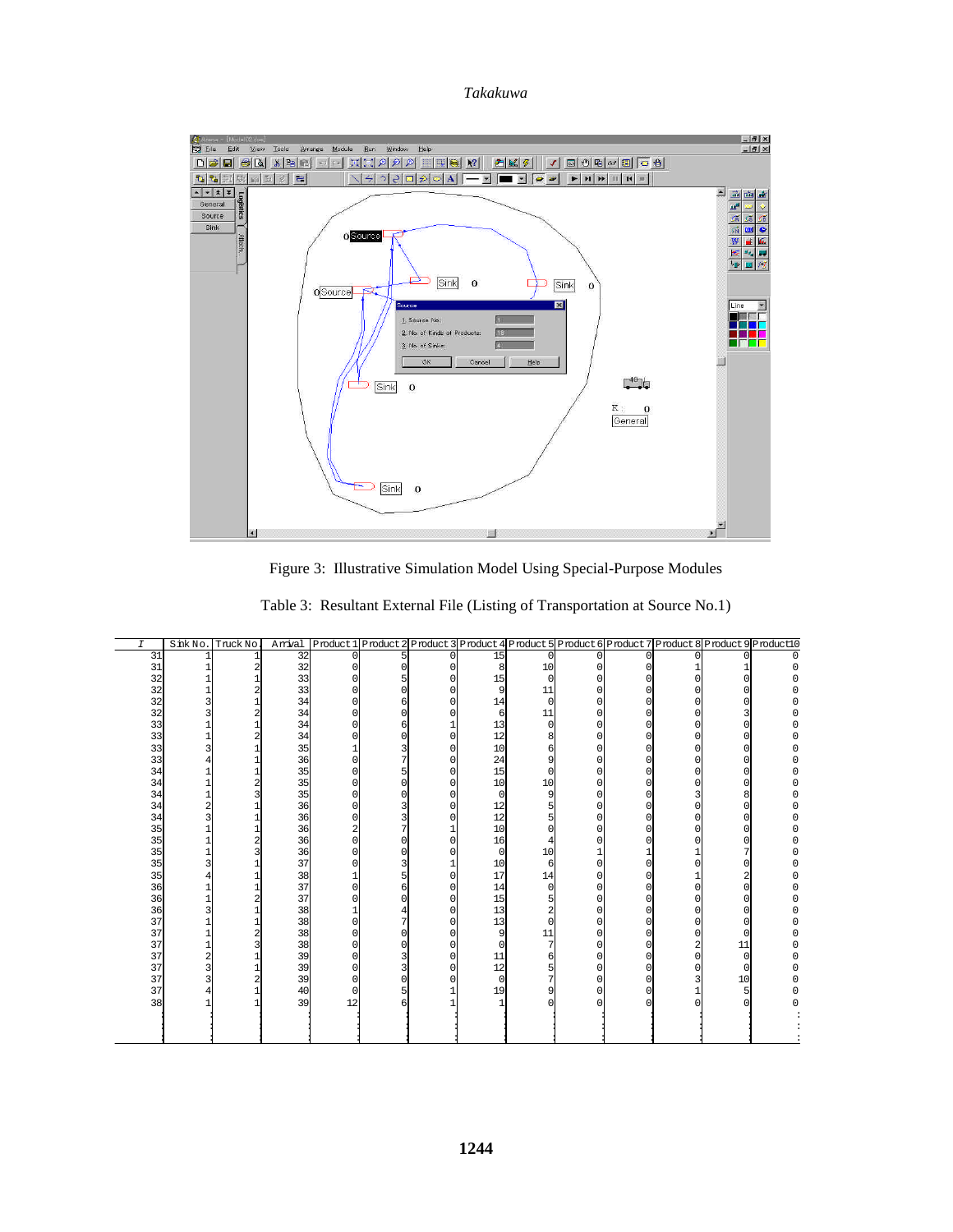





Figure 5: Cumulative Amount of Transportation at Each Source